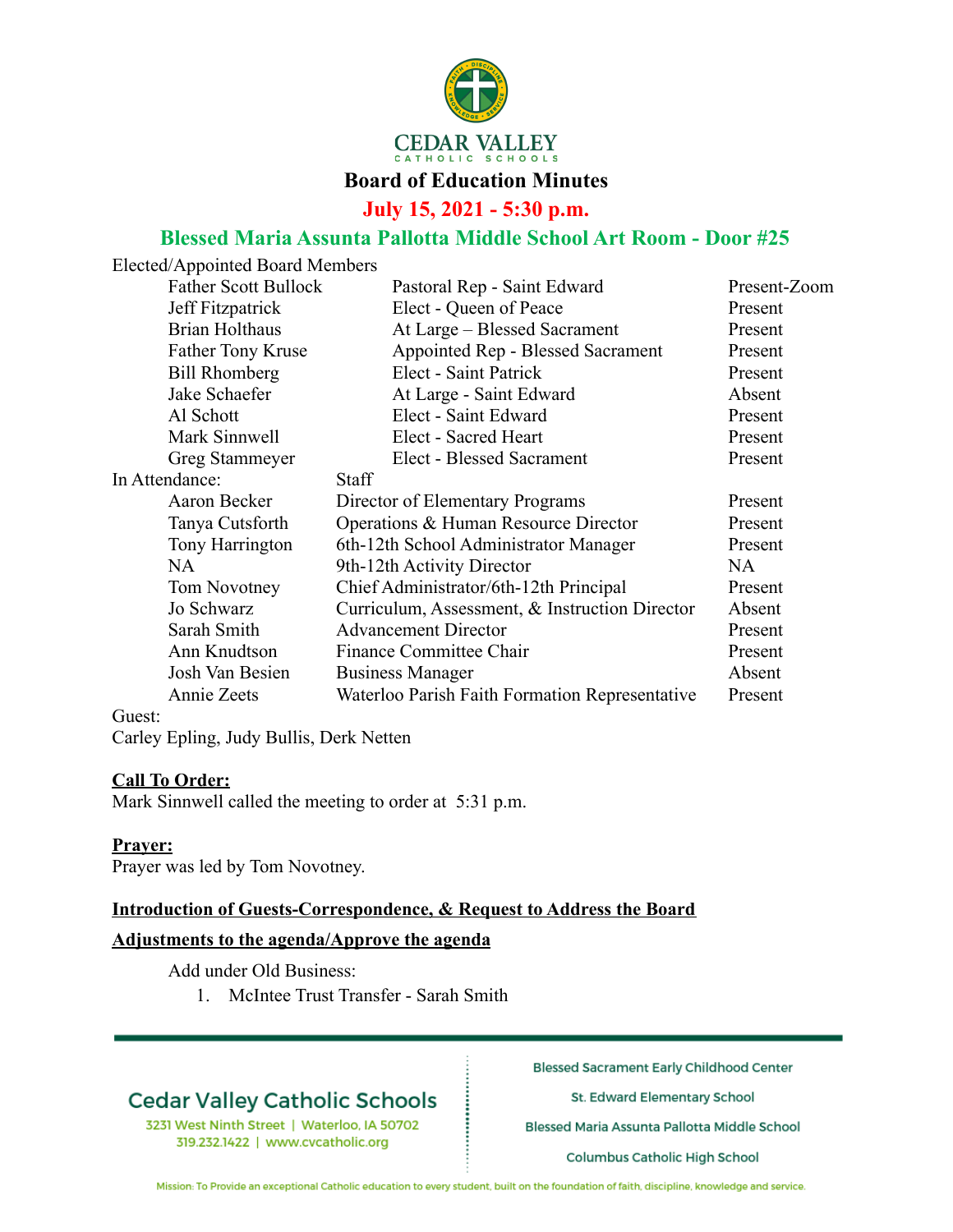

## Add after the Consent Agenda a New Business Item:

## 1. RFP for Sole Full-Service Vendor - Tom Novotney

## **Consent agenda:**

A motion to approve the consent agenda. (Jeff Fitpatrick, Greg Stammeyer) Motion Carried.

### **New business – Action Items:**

1. RFP for Sole Full-Service Vendor - Tom Novotney

Derrick Netten, Iowa Sports Supply President presented to the board the sole full-service vendor RFP for the board to review. If ISS is unable to provide a product, CVCS is able to outsource the product through another vendor.

A motion to approve the RFP from Iowa Sports Supply as the sole full-service vendor for Cedar Valley Catholic Schools for equipment, uniforms, and apparel for all teams, school, staff, fine arts and booster club online stores.

(Bill Rhomberg, Greg Stammeyer) Motion carried.

## **Information:**

1. 21-22 Calendar Update - Tanya Cutsforth Waterloo Community Schools moved the September professional development day from September 17, 2021 to September 24, 2021 due to the change in Cattle Congress Days for 2021. CVCS will be making the same adjustment to the 2021-2022 Academic Calendar.

2. New Leadership Standards from Iowa Department of Education - Tom Novotney ISSL Standards Tom updated the board on the new standards that the Iowa Department of Education. He will bring back further details once the Archdiocese of Dubuque adds the Catholic standards.

3. Latino Enrollment Institute update - Aaron Becker

Aaron Becker, Tom Novotney, Tony Harrington, Liz Hoselton and Judy Bullis attended the conference at Notre Dame at the end of June. The 4 key factors brought back from the conference were:

- a. Catholic Education is a Christocentric Mission.
- b. The Church in the US is changing and we are not keeping pace.
- c. Educating in our multicultural world requires us to think differently.
- d. Engaging families across cultures.

# **Cedar Valley Catholic Schools**

3231 West Ninth Street | Waterloo, IA 50702 319.232.1422 | www.cvcatholic.org

**Blessed Sacrament Early Childhood Center** 

St. Edward Elementary School

Blessed Maria Assunta Pallotta Middle School

Columbus Catholic High School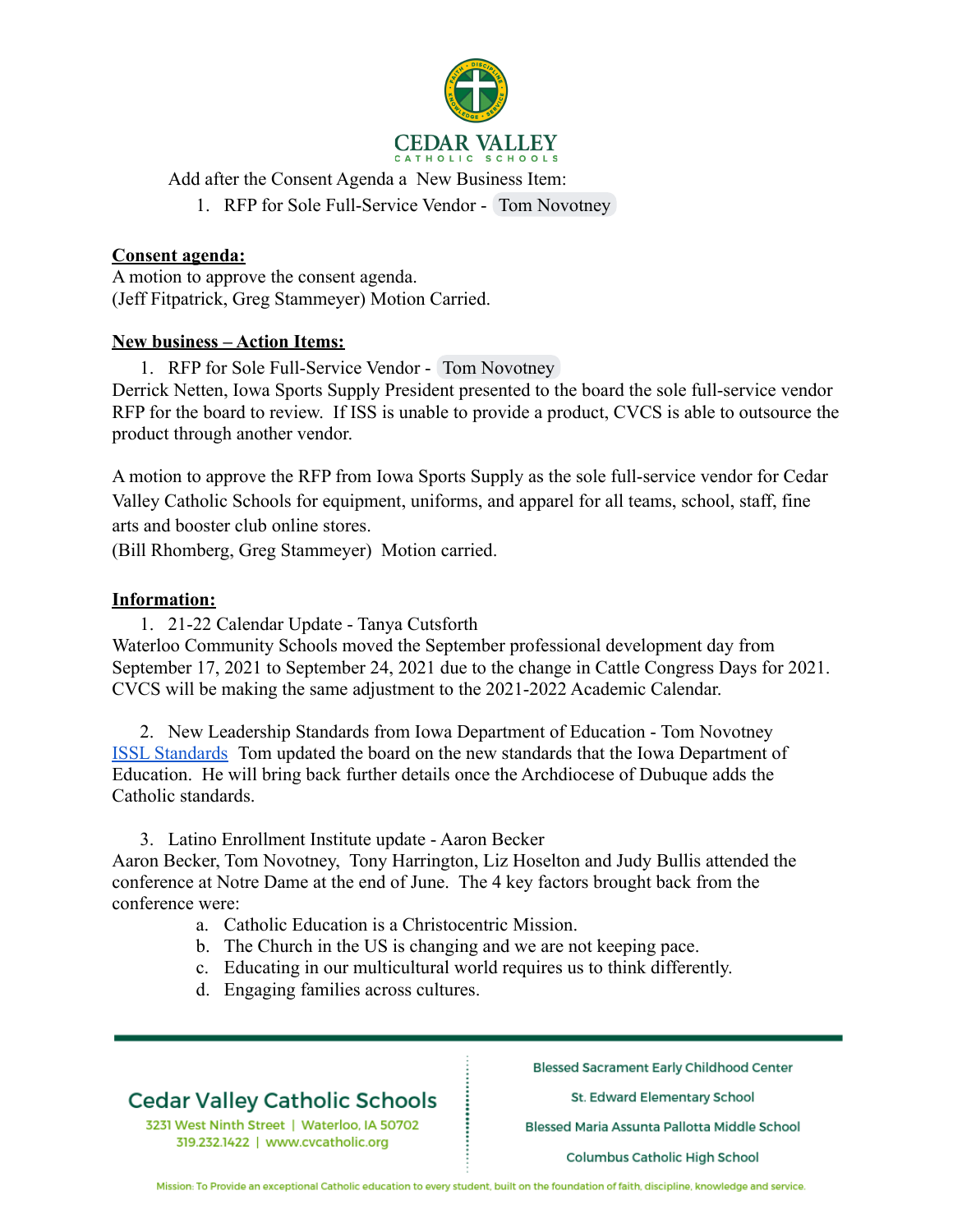

4. National SAM Conference update - Tony Harrington Tom Novotney and Tony Harington attend the SAM conference in Tucson, Arizona the first weekend in July. The conference offered additional support and keynote speakers. Positive & Negative creep Goal setting and pitfalls Competencies, experiences, treatments

### **Old business – Action Items:**

1. McIntee Trust Transfer - Sarah Smith

A motion to approve the movement of the McIntee Trust Funds of around \$15,000.00 to the CVCS Endowment.

(Father Tony Kruse, Brian Holthaus) Motion carried.

### **New business – Action Items:**

2. Consideration of Reorganization & Corporate Meeting Requirements; Board Officer Elections - Tanya Cutsforth & Mark Sinnwell I am looking for a nomination for CVCS board president for the 21-22 school year. President – Mark Sinnwell (Father Tony Kruse, Jeff Fitzpatrick) Motion carried. Vice President – Bill Rhomberg Motion carried. Secretary - Jeff Fitzpatrick Motion carried.

- 3. 2021-2022 CVCS and Activities Handbooks Administrators, Carley Epling
	- a. Before & After School Childcare Rates
	- b. Band Instrumental Rental Fee

A motion to approve the 2021-2022 CVCS and Activities handbooks with suggested changes. (Al Schott, Greg Stammeyer) Motion carried.

**In-service:** Forming Consciences for Faithful Citizens - Paragraph **40-48** - Discussion questions will be sent out.

### **Adjournment:**

A Motion to adjourn the meeting was made at 7:03 pm. (Jeff Fitzpatrick, Al Schott) Motion carried.

# **Cedar Valley Catholic Schools**

3231 West Ninth Street | Waterloo, IA 50702 319.232.1422 | www.cvcatholic.org

**Blessed Sacrament Early Childhood Center** 

St. Edward Elementary School

Blessed Maria Assunta Pallotta Middle School

Columbus Catholic High School